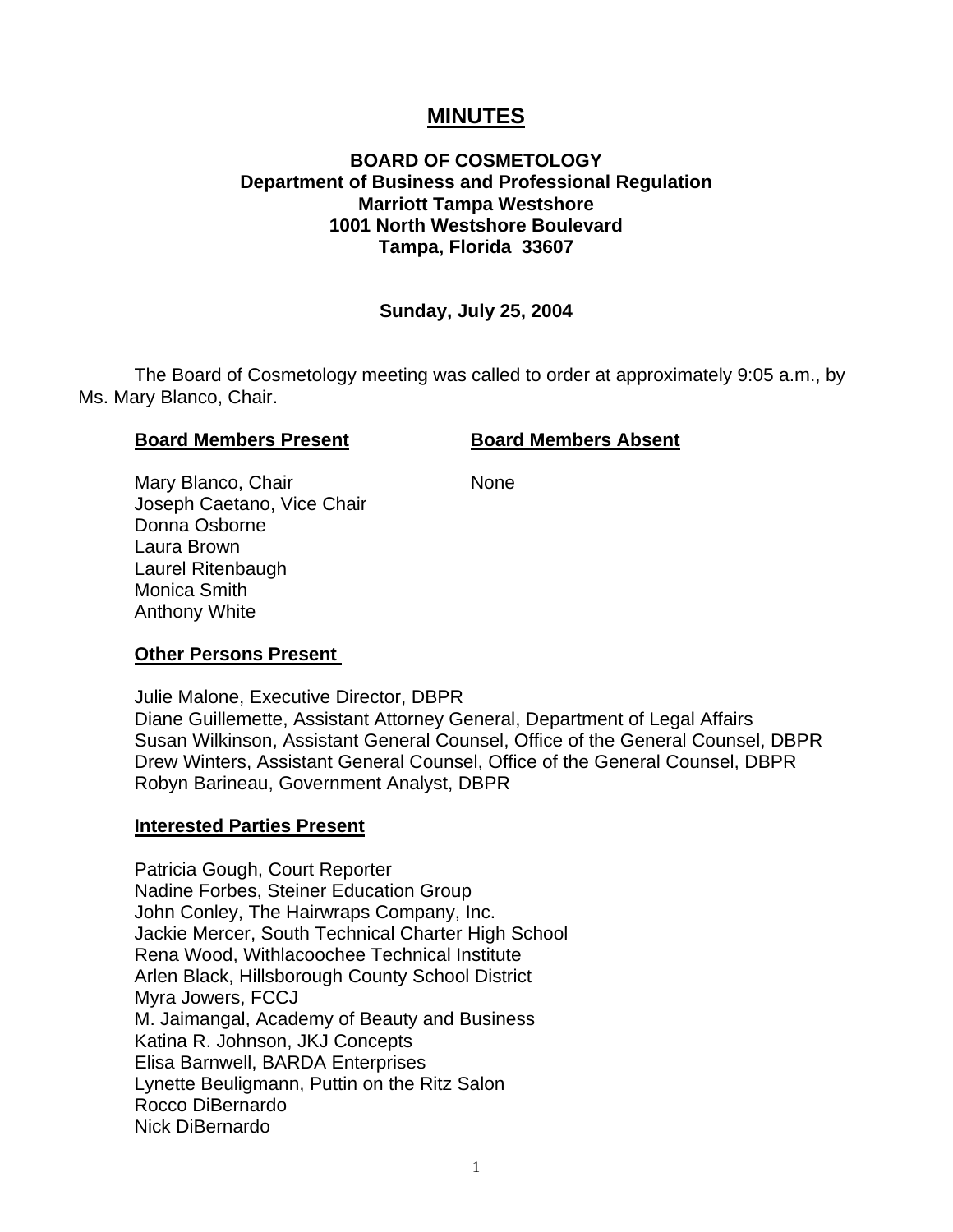Peter Bitzer Dianne Lakeman Akrute Patel, Student at Institute for Creative Enhancement Melissa Benyola, Student at Institute for Creative Enhancement Melanie Pennell, Respondent Florence Smith, Endorsement Applicant

The meeting was opened with a roll call and a quorum was established. Chair Blanco welcomed Ms. Laurel Ritenbaugh, new member to the Board of Cosmetology.

#### **Approval of Minutes: April 18, 2004**

Vice Chair Joseph Caetano moved to accept the minutes from the April 18, 2004, board meeting. Ms. Donna Osborne seconded the motion to accept the minutes and the motion passed unanimously.

#### **Disciplinary Matters**

Ms. Diane Guillemette, Assistant Attorney General, inquired if all the board members had received their board meeting materials, if the materials were legible, and if the members had reviewed all the materials. All members responded in the affirmative to these questions. Ms. Guillemette mentioned the illegibility of agenda page 225.

#### **Informal Hearings**

Regarding Case No. 2003-070819 against Marcie West Bishop of Belle Glade, Ms. Susan Wilkinson, Assistant General Counsel, presented the department's case in this matter. Ms. Osborne moved that the board find the Respondent was properly served with the Administrative Complaint, that there was competent substantial evidence to support the allegations as set forth in the Administrative Complaint, that the Respondent committed the offenses as outlined in the Administrative Complaint, and impose a fine of \$2,250, costs of \$144.03, a six month license suspension, and allowing the Respondent to pay the fine and costs in six equal monthly installments. Vice Chair Caetano seconded the motion and the motion passed unanimously.

Regarding Case No. 2003-072078 against Belinda Cardenas of Winter Garden, Ms. Wilkinson presented the department's case in this matter. Vice Chair Caetano moved that the board find the Respondent was properly served with the Administrative Complaint, that there was competent substantial evidence to support the allegations as set forth in the Administrative Complaint, that the Respondent committed the offenses as outlined in the Administrative Complaint, and impose a fine of \$500 and costs of \$238.35. Mr. Anthony White seconded the motion and the motion passed unanimously.

Regarding Case No. 2003-080170 against Lisa Long of Port St. Lucie, Ms. Wilkinson asked that this case be considered with the Settlement Stipulation matters as the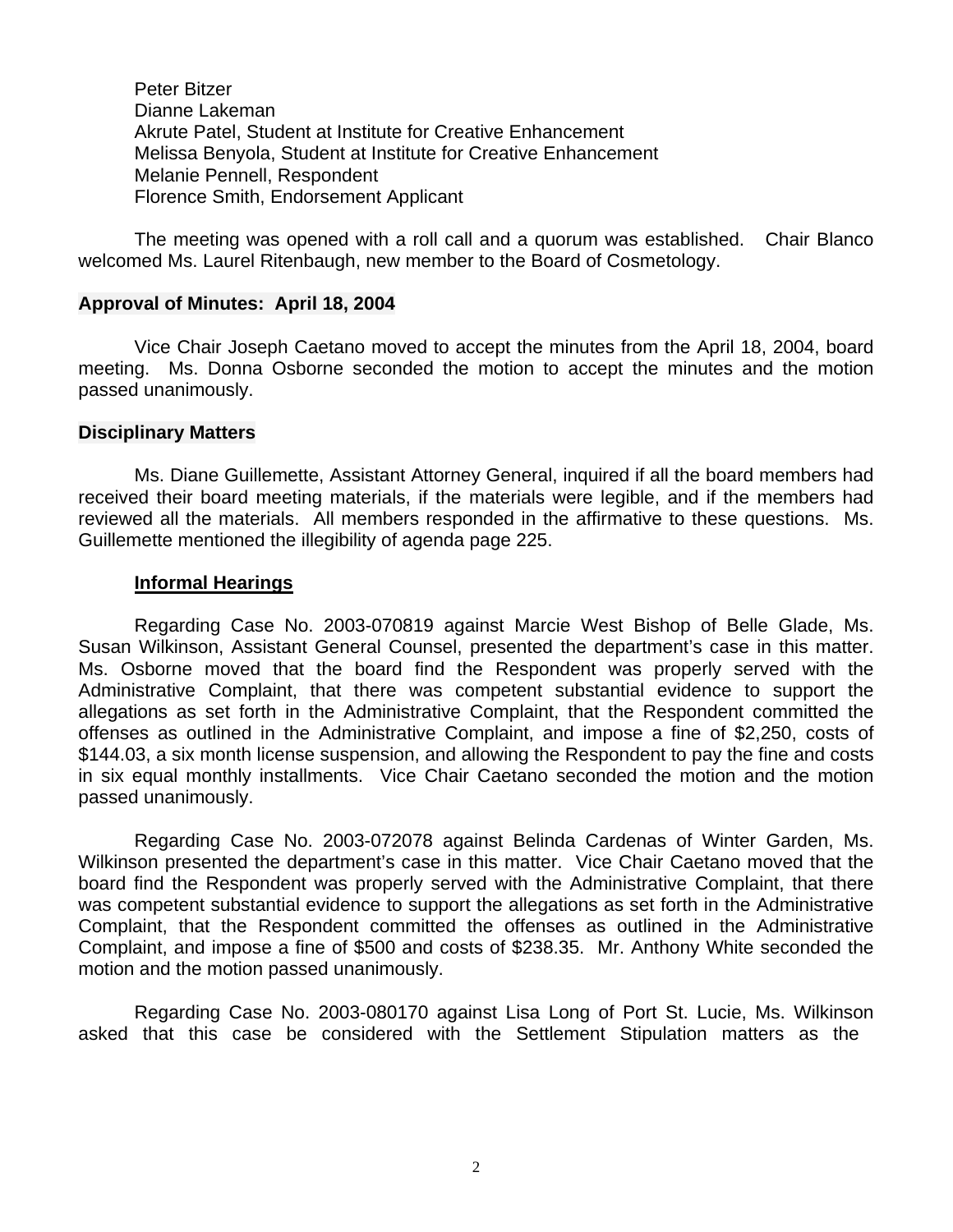Respondent forwarded a signed Settlement Stipulation to the department subsequent to the preparation of the agenda.

Regarding Case No. 2003-044547 against Susan Marie Addea of Jupiter, Ms. Wilkinson presented the department's case in this matter. Ms. Osborne moved that the board find the Respondent was properly served with the Administrative Complaint, that there was competent substantial evidence to support the allegations as set forth in the Administrative Complaint, that the Respondent committed the offenses as outlined in the Administrative Complaint, and impose a fine of \$500 and costs of \$245.02. Ms. Monica Smith seconded the motion and the motion passed unanimously.

Regarding Case No. 2003-004936 against Lisa Taylor of Lake Worth, Ms. Wilkinson asked that this case be considered with the Settlement Stipulation matters as the Respondent forwarded a signed Settlement Stipulation to the department subsequent to the preparation of the agenda.

Regarding Case No. 2003-045249 against Divine Touch Hair & Nail Salon of Hollywood, Ms. Wilkinson presented the department's case in this matter. Ms. Osborne moved that the board find the Respondent was properly served with the Administrative Complaint, that there was competent substantial evidence to support the allegations as set forth in the Administrative Complaint, that the Respondent committed the offenses as outlined in the Administrative Complaint, and impose a fine of \$500, costs of \$165.55, and allowing the Respondent to pay the fine and costs in six equal monthly installments. Vice Chair Caetano seconded the motion and the motion passed unanimously.

Regarding Case No. 2003-052548 against Melanie Pennell of Palm Beach Gardens, Ms. Wilkinson presented the department's case in this matter. Ms. Pennell was present and offered mitigation in this matter. Ms. Osborne moved that the board find the Respondent was properly served with the Administrative Complaint, that there was competent substantial evidence to support the allegations as set forth in the Administrative Complaint, that the Respondent committed the offenses as outlined in the Administrative Complaint, and impose a fine of \$550 and costs of \$122.22. Vice Chair Caetano seconded the motion and the motion passed unanimously.

#### **Motions for Waiver of Rights and Final Order**

Regarding Case No. 2003-074644 against Lap of Luxury Corporation of Pembroke Pines, Ms. Wilkinson asked that this case be considered with the Settlement Stipulation matters as the Respondent forwarded a signed Settlement Stipulation to the department subsequent to the preparation of the agenda.

Regarding Case No. 2003-066289 against Erich W. Roa of West Palm Beach, Ms. Wilkinson asked that this case be pulled from the agenda to be considered at a later date.

Unless otherwise stated, by appropriate motion the board found that the Respondent was properly served with the Administrative Complaint, the Respondent failed to respond within 21 days thereby waiving their right to elect a hearing in this matter, the board accepted the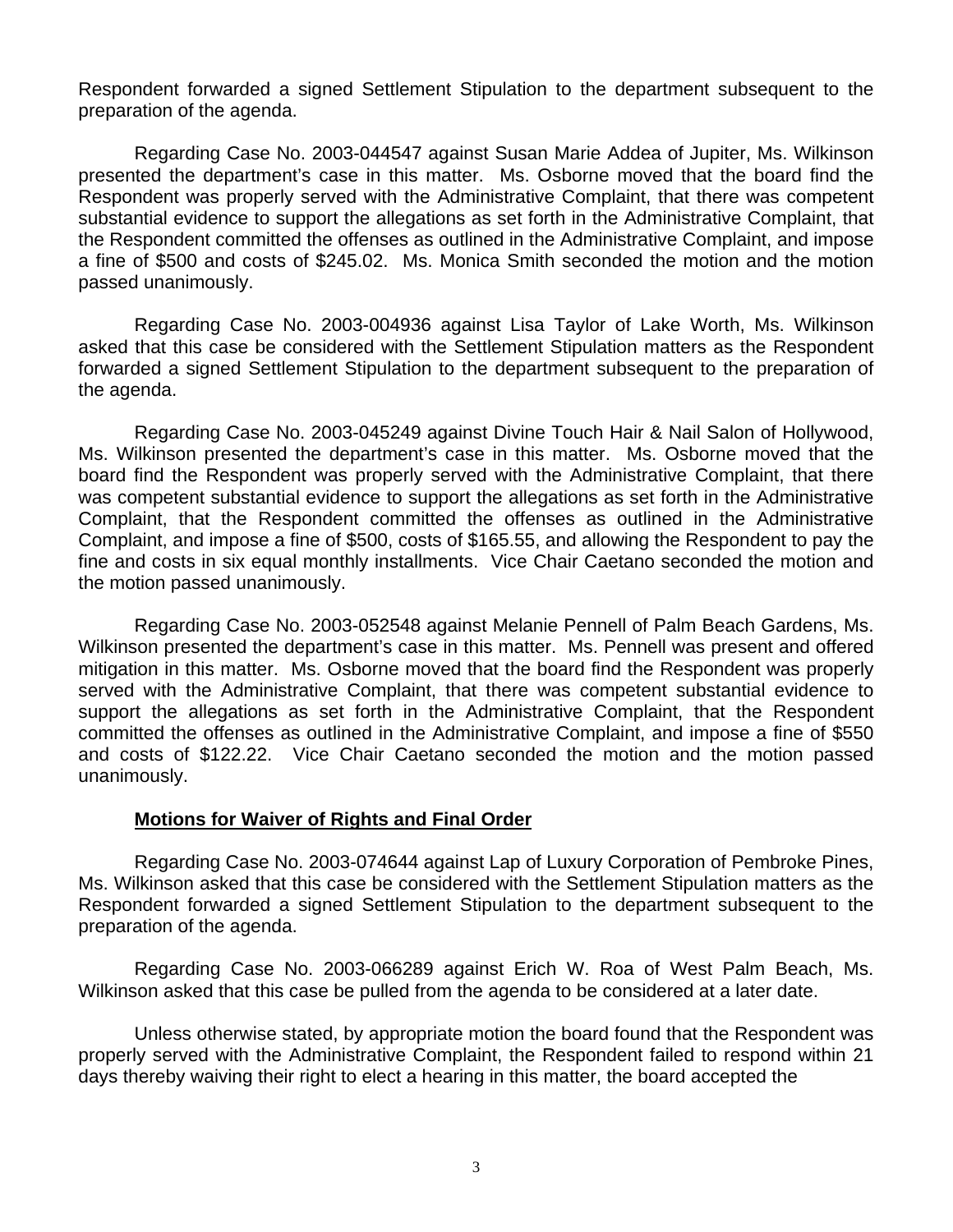allegations as stated in the Administrative Complaint and adopted them as the findings of fact and conclusions of law of the board, and imposed the penalties shown below:

- Minnesota Regis Corporation, d/b/a Mastercuts #6482; Wellington Case No. 2003-058091 \$750 fine and \$118.73 costs
- **Francoise Louis-Jacques; Lake Worth** Case No. 2003-089299 \$500 fine and \$114.41 costs
- **Jose Guzman, d/b/a Tiki Hair Designs; Opalocka** Case No. 2003-079596 \$500 fine and \$36.18 costs
- Cyrena Leshal Middleton; Marietta, Georgia Case No. 2003-052510 \$200 fine and \$302.03 costs
- Rosa Fina; Hialeah Case No. 2003-079589 \$500 fine and \$36.18 costs
- **Unisex Nail Salon: Ft. Lauderdale** Case No. 2003-048613 \$200 fine and \$308.48 costs
- **Gardens of Eden Salon; Hollywood** Case No. 2003-089073 \$500 fine and \$171.32 costs
- **Angel's Touch; West Palm Beach** Case No. 2002-014264 \$1,100 fine and \$308.85 costs

# **Stipulations**

Unless otherwise stated, by appropriate motion the board found the Respondent to have committed the offenses as alleged in the Administrative Complaint and adopted the Stipulation of the parties as the board's final action regarding a penalty to be imposed on the Respondent as follows:

■ Suite 104 Hair Salon; Weston Case No. 2003-085473 \$500 fine and \$82.83 costs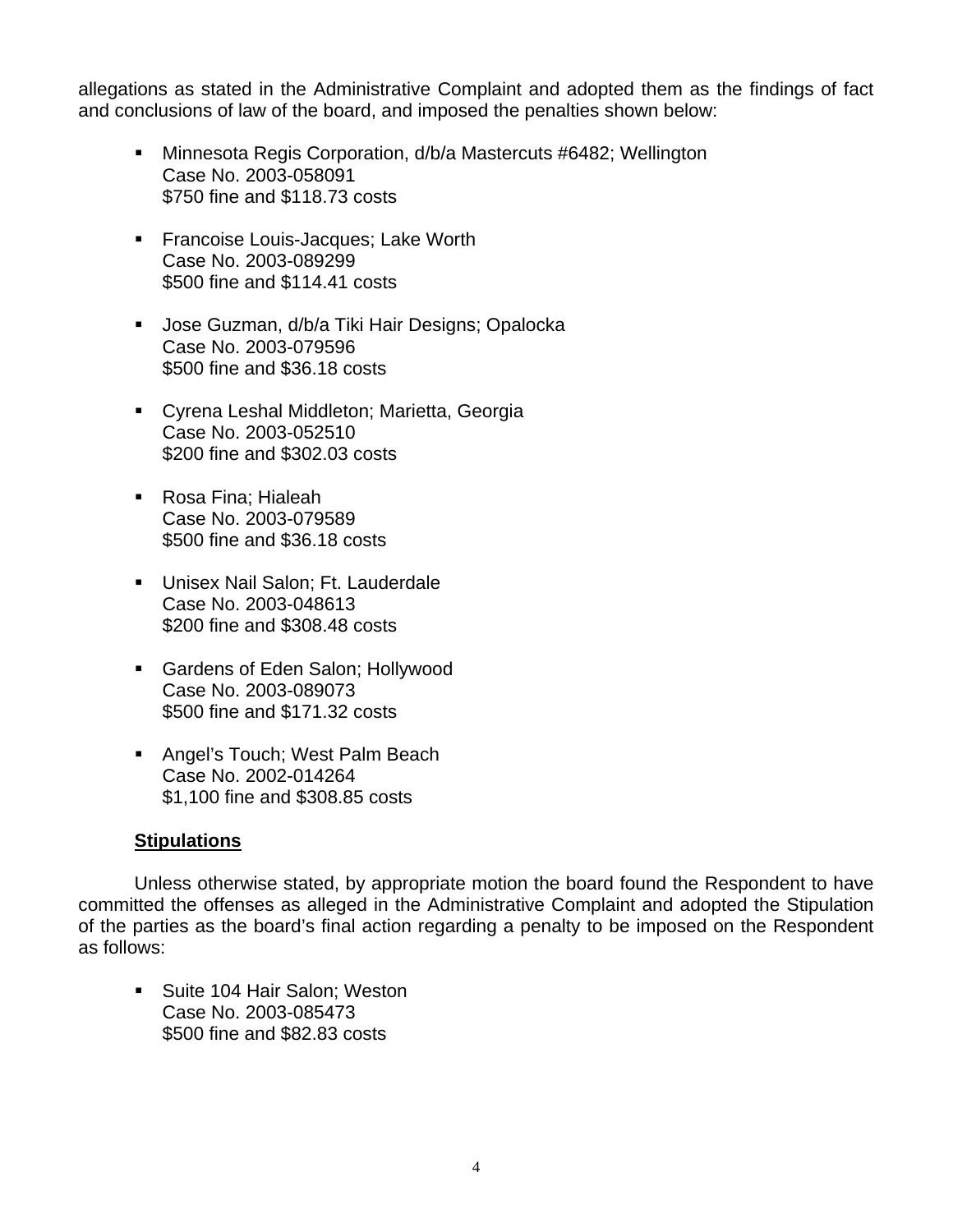- **Carmel Hair Design, Inc.; Miami** Case No. 2003-066591 \$750 fine and \$110.91 costs
- **Lisa Long; Port St. Lucie** Case No. 2003-080170 \$500 fine and \$104.59 costs
- **Lisa Taylor; Lake Worth** Case No. 2003-004936 \$200 fine and \$119.76 costs
- **Lap of Luxury Corporation; Pembroke Pines** Case No. 2003-074644 \$350 fine and \$170.58 costs

# **Department Attorney Report**

Ms. Wilkinson informed the board that there are currently 115 open cosmetology cases in the legal section.

# **Applications**

# **Applications for Endorsement**

Josephine Carter/Massachusetts

Ms. Julie Malone, Executive Director, informed the board that Ms. Carter was attempting to obtain a Florida cosmetology license by endorsement from the Commonwealth of Massachusetts. The Commonwealth of Massachusetts certified that Ms. Carter obtained a license with 1,000 hours. Her school, however, verified that she completed 1,380 hours of shop (346 days/4 hours per day). Based on the school information, Vice Chair Caetano moved to approve Ms. Carter's application for endorsement. Ms. Ritenbaugh seconded the motion and the motion passed unanimously.

**Florence Smith/Arizona** 

Ms. Malone informed the board that Ms. Smith originally obtained a license in New York and based on her cosmetology school transfer record, she only received 1,000 hours of education. Ms. Smith, who was present, informed the board that she did, in fact, only obtain 1,000 school hours but that she passed the state board examination in New York and subsequently obtained an Arizona cosmetology license. She added that Arizona requires 1,800 hours of education and passage of a state board examination. Ms. Smith asked the board for a continuance of her application process so that she can move her endorsement application to an examination application. Ms. Osborne moved to continue Ms. Smith's application process. Mrs. Brown seconded the motion and the motion passed unanimously.

# **Hair Braiding Course Applications**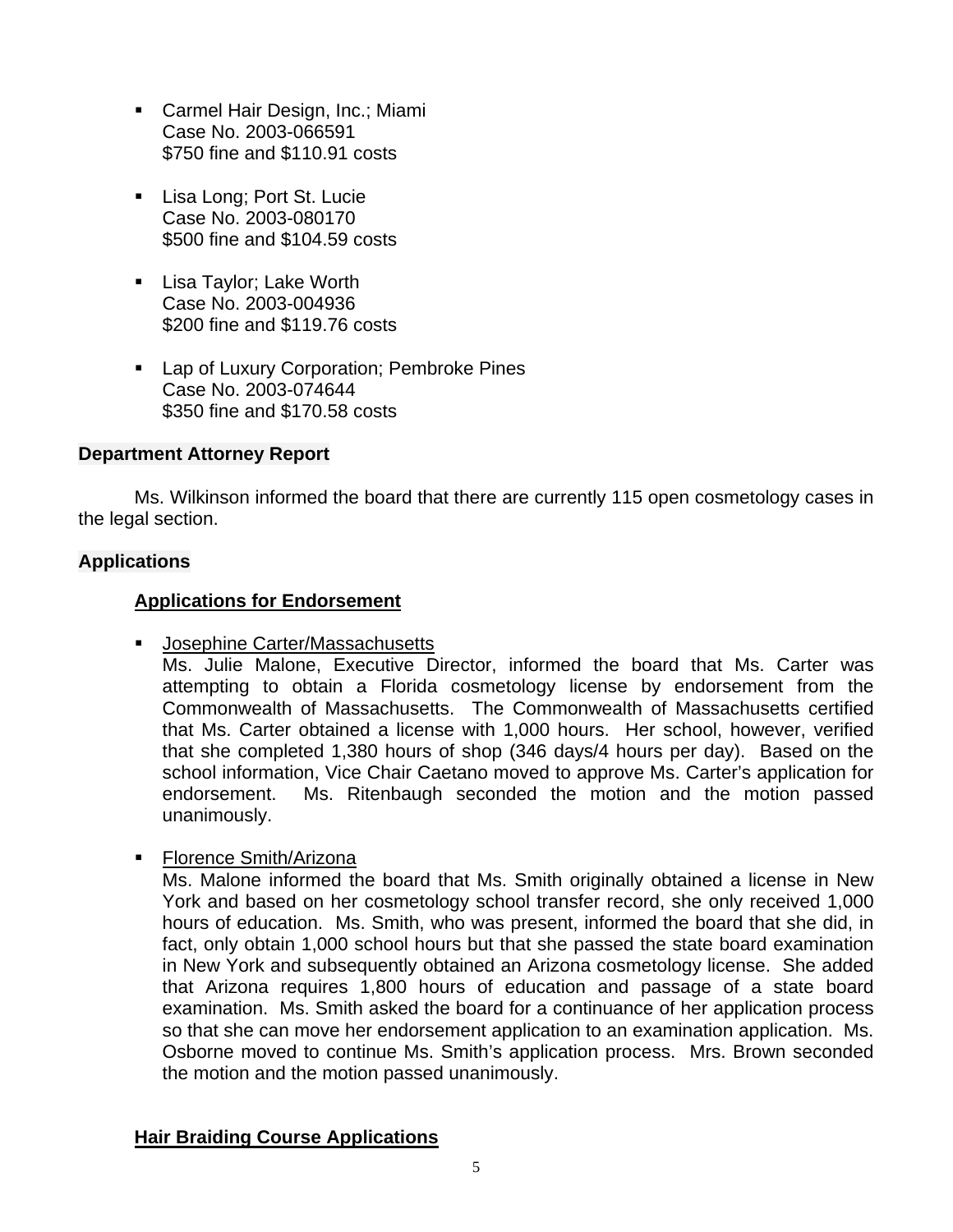# Braid It Up

Ms. Malone informed the board that she contacted the provider prior to the board meeting and the provider has amended the course completion certificate to include "Braid It Up" as the course title; the blow drying service has been eliminated on the fee schedule; and bullet four of Section 5 of the outline referencing hair extensions has been removed. Ms. Osborne moved to continue this matter asking that the provider expand the rules and regulations portion of the course application and that the course be brought back before the board for an additional review. Mr. White seconded the motion and the motion passed unanimously. After further discussion, Ms. Osborne moved to reconsider this matter. Vice Chair Caetano seconded the motion and the motion passed unanimously. Ms. Osborne moved to deny this course application as the course materials do not include information relating to rules 61G5- 31.004(1)(d)1., 61G5-31.004(1)(d)3., and 61G5-31.004(1)(d)5., F.A.C. Mr. White seconded the motion and the motion passed unanimously.

**JKJ Concepts** 

Ms. Osborne moved to approve this course application. Mr. White seconded the motion and the motion passed unanimously.

# **Hair Wrapping Course Application**

**JKJ Concepts** 

Ms. Osborne moved to approve this course application. Ms. Smith seconded the motion and the motion passed unanimously.

# **Applications for HIV/AIDS Initial Licensure Course**

- **International Humanistic Society** Ms. Osborne moved to deny this course application as pages 1 through 22 need to be translated into English and the course outline does not evidence 4 hours of HIV/AIDS instruction. Mrs. Brown seconded the motion and the motion passed unanimously.
- **Broward Career Institute, Inc.** Ms. Osborne moved to approve this course application. Vice Chair Caetano seconded the motion and the motion passed unanimously.

# **Committee Reports**

# **Continuing Education Committee – Mary Blanco, Chair**

There was no Continuing Education Committee report.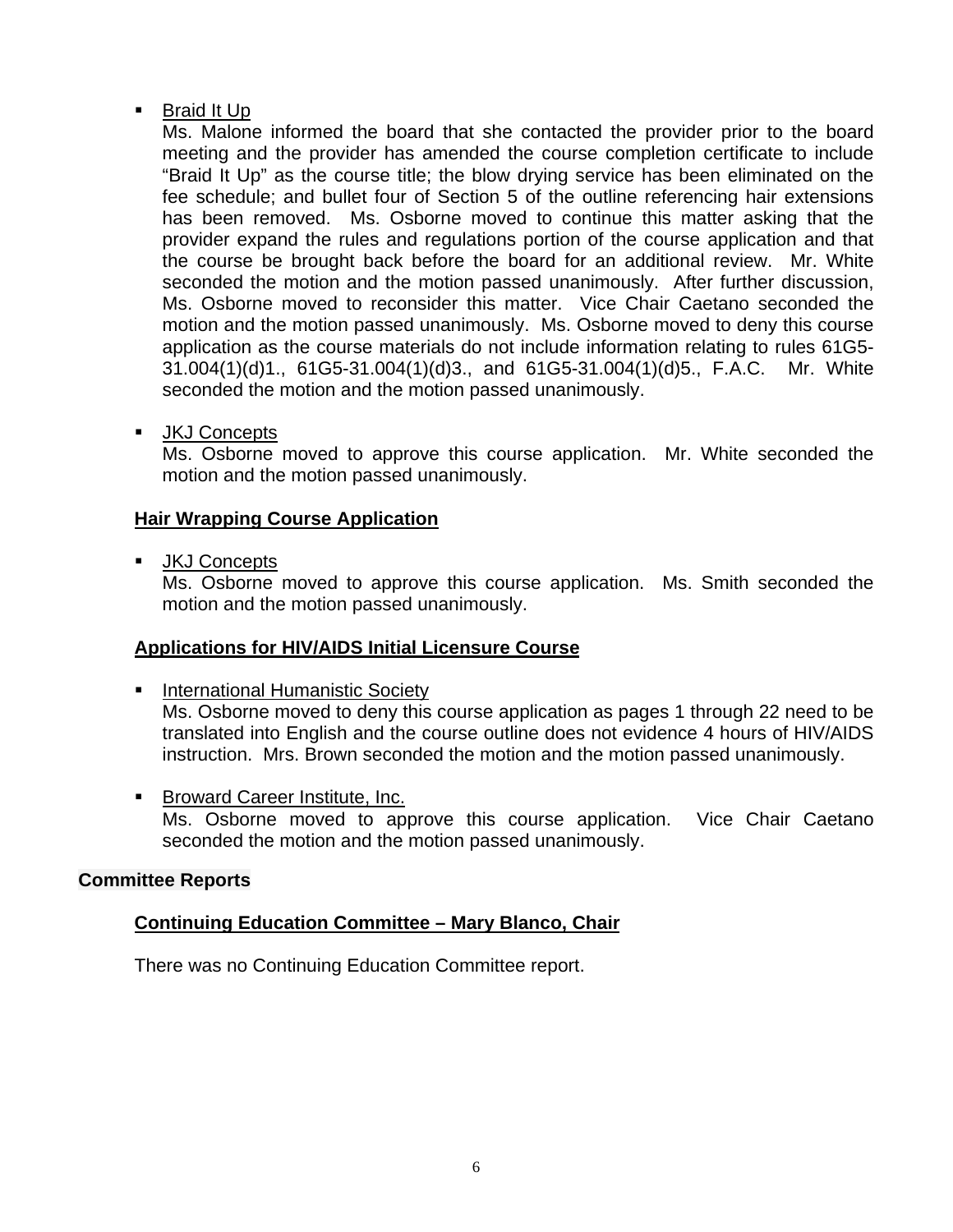# **Rules Committee – Donna Osborne, Chair**

## Nail Specialty Requirements, Facial Specialty Requirements, and Booth Rental **Licensure**

Ms. Osborne briefly read the information she prepared regarding definition changes to section 477.13, F.S. Ms. Guillemette informed the board that the medical boards would need to be consulted regarding these changes because they reference possible medical machines, products and techniques. Ms. Osborne expressed her opinion that facial specialists do not call themselves facial specialists but call themselves estheticians. Ms. Osborne indicated she contacted professionals in the esthetic industry including Dr. Markley, Susanne Warfield of National Coalition of Esthetics and Related Associations (NCEA), and David Suzuki while drafting this information. Ms. Osborne explained exercising (facial toning), threading and sugaring. She added that the draft allows current cosmetologists to perform facials but cosmetologists would be required to pass an esthetics examination to obtain an esthetics license allowing them to perform esthetic services other than facials. Mrs. Brown suggested that "massaging" be substituted with "manipulation" so as not to cross into the massage therapy practice. She also suggested substituting "make-up" with "cosmetic products" which is already defined by rule. Ms. Osborne suggested eliminating "sponges" from skin care services as sponges cannot be sanitized in between uses. Ms. Myra Jowers of FCCJ informed the board that her students support increasing facial specialty hours and changing the title of "facial specialist" to "esthetician". Ms. Osborne added that if approved, the facial specialty programs would be eliminated and esthetics programs would take their place. Mrs. Brown suggested creating a hair stylist license for those individuals who only want to work with hair and increasing the cosmetology hours. Ms. Malone indicated that she believes the department will only sponsor legislation effecting the entire department in 2005 and that the board should consider soliciting outside sponsorship to carry this legislation. Ms. Jowers informed the board that she believes the Florida Cosmetology Association may be moving legislation during the 2005 legislative session to increase the facial specialty hours and the cosmetology hours. Ms. Smith suggested substituting "exfoliation" for "peels" in the drafted language. Ms. Osborne further stated that the esthetics examination would be a two-part examination including a written portion and a practical portion. Ms. Guillemette suggested contacting the Florida Cosmetology Association to determine what, if any, legislation they might be considering for the 2005 legislative session. Vice Chair Caetano informed the board that the Florida Beauty Federation intends to hire a lobbyist in the future. Ms. Osborne suggested increasing the nail specialty hours from 240 hours to 500 hours. Ms. Osborne also referenced the materials relating to booth rental in Florida. She supports licensing booth renters to protect the public's health, safety and welfare in determining responsibility in a work environment, specifically, liability and sanitation issues. Mrs. Brown indicated she believes the salon owner should be responsible for their employees regardless of whether or not a booth rental situation exists. Vice Chair Caetano mentioned that Texas requires a booth rental salon to post information at their front door indicating they are a booth rental salon. He also stated that the Florida Beauty Federation will probably put booth rental legislation before the 2005 Legislature as the state is losing tax revenue with booth renters. Mr. Rocco DiBernardo addressed the board regarding booth rental and indicated he has researched this matter for over five years. He currently owns a booth rental salon and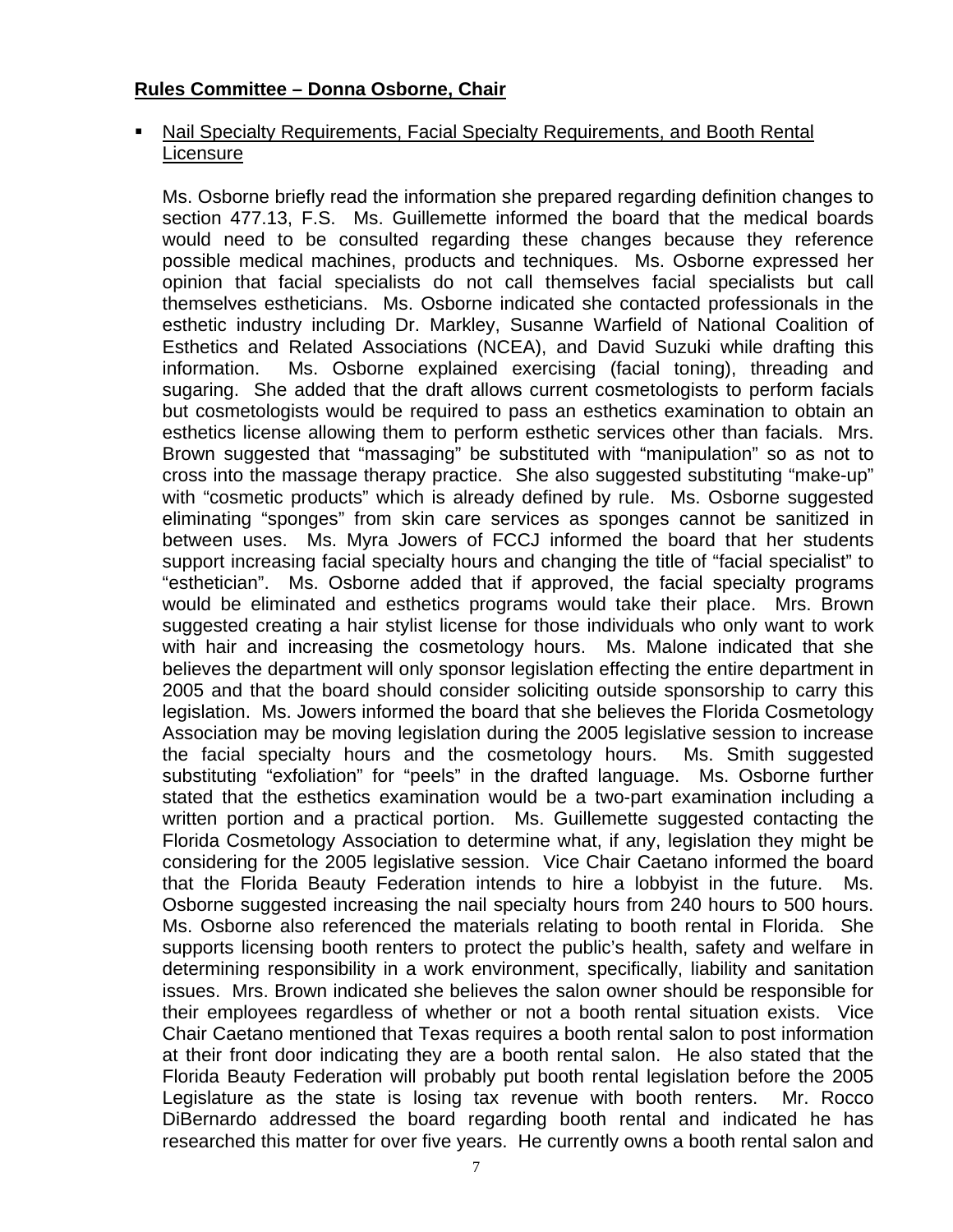employs 16 workers who are all independent contractors. He feels the industry should follow suit and mentioned his website where booth rental salons can download a booth renter contract for their use (FloridaSOS.com). Mr. DiBernardo added that he is currently assisting the Department of Revenue reclaim due sales tax in booth rental situations. Ms. Osborne added that some states are outlawing booth rental because of safety concerns. Vice Chair Caetano mentioned that HR2133 will assist with booth renting. Ms. Osborne and Ms. Guillemette agreed to work together on these legislative issues and bring additional information back to the board for further discussion.

#### **Other Business**

#### **Executive Director Report**

#### **Follow up on MMA**

Ms. Malone reported that the department is in the process of implementing the new law prohibiting the use of MMA in salons. She added that confiscated samples will be provided to Severn Trent Lab in Tallahassee for testing. The cost per test will be \$250 and should MMA be found present in the sample, the testing cost will be borne by the salon owner. She added that, to date, one possible case of MMA has been detected by Regulation.

### **U.S. Food and Drug Administration's List of Prohibited Ingredients and Related Safety Issues**

Ms. Malone referred board members to this list included in supplemental information. She added that she confirmed with the U.S.F.D.A. that this is the most current list they have available.

#### **Operating and Unlicensed Activity Accounts for Periods March 31, 2003 and 2004**

Ms. Malone reminded the board that this report does not include the transfer of \$900,000 from the unlicensed activity account on June 30, 2004. Ms. Malone hopes to have the report for the year-end close out of June 30, 2004, available at the next board meeting.

Ms. Malone distributed two documents showing board revenue and expense projections through June 30, 2009. She added that one document shows capping out all fees and the other does not cap out all fees. Mrs. Brown asked how the board can control the board's financial situation. Ms. Malone informed the board that to increase revenue, they can consider capping out all the fees. In addition, the board can consider amending their rules to have salon inspections occur every other year rather than annually and this measure would save on expenses. Ms. Guillemette suggested the possibility of the department amending Chapter 455, F.S., to allow for the collection of attorney's fees in disciplinary matters. She added that the Department of Health boards amended their law to allow for collection of attorney's fees in disciplinary matters. Ms. Malone will relay this suggestion. Mrs. Brown asked about the number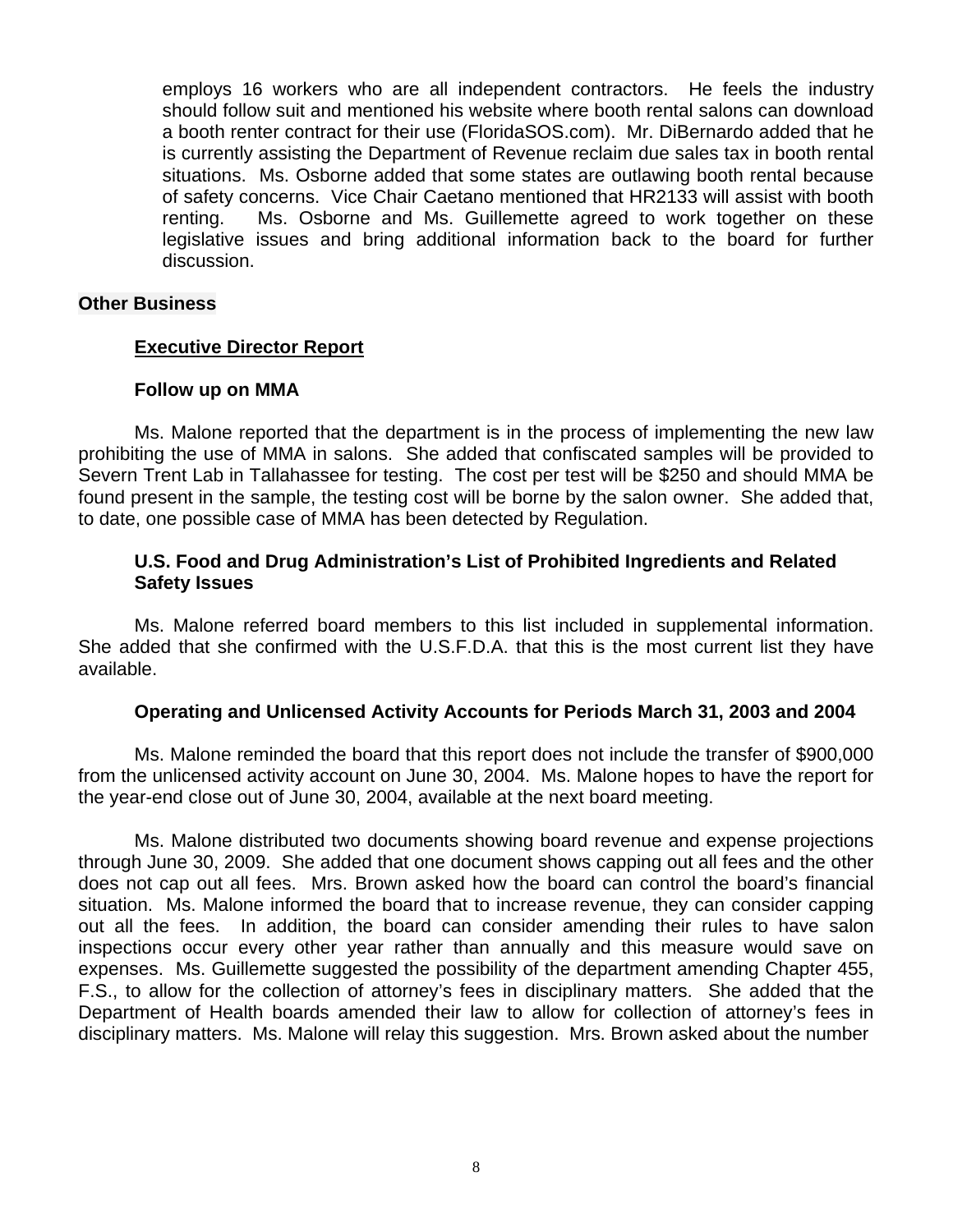of fines paid in disciplinary matters. Ms. Malone will research Mrs. Brown's inquiry and report her findings to the board.

# **HR2133, Cosmetology Tax Fairness and Compliance Act of 2003**

Ms. Malone informed the board that this bill was included in the agenda for informational purposes.

# **Inspection/Inspector Information**

Ms. Malone reported that the department employs 17 inspectors and that as of July 8, 2004, 17,950 salon inspections were completed.

# **National-Interstate Council (NIC) of State Boards of Cosmetology, Inc., Letter Dated June 7, 2004, Regarding Honorary Membership Committee**

Ms. Malone informed the board that this letter was included in the agenda for informational purposes.

# **NIC 49th Annual Conference Information**

Chair Blanco moved that the board send Ms. Osborne to the NIC 49<sup>th</sup> Annual Conference. Mrs. Brown seconded the motion and the motion passed unanimously. Ms. Osborne asked about providing Florida pins to conference attendees. Ms. Malone will research this proposal and forward her findings to Ms. Osborne.

# **NCEA Information Relating to 14-Hour Microdermabrasion Curriculum**

Ms. Malone informed the board that this material was distributed to board members at the board meeting for informational purposes.

# **Committee Reports (continued)**

# **Legislative Committee – Laura Brown, Chair**

**Cosmetology Definitions** 

Ms. Osborne will provide the last draft of cosmetology definitions to Ms. Malone for inclusion in the next board meeting agenda. Ms. Guillemette suggested adding these definitions to the definitions she prepared relating to esthetics.

• Reciprocity

Mrs. Brown suggested that the Florida Beauty Federation possibly consider sponsoring the drafted reciprocity legislation.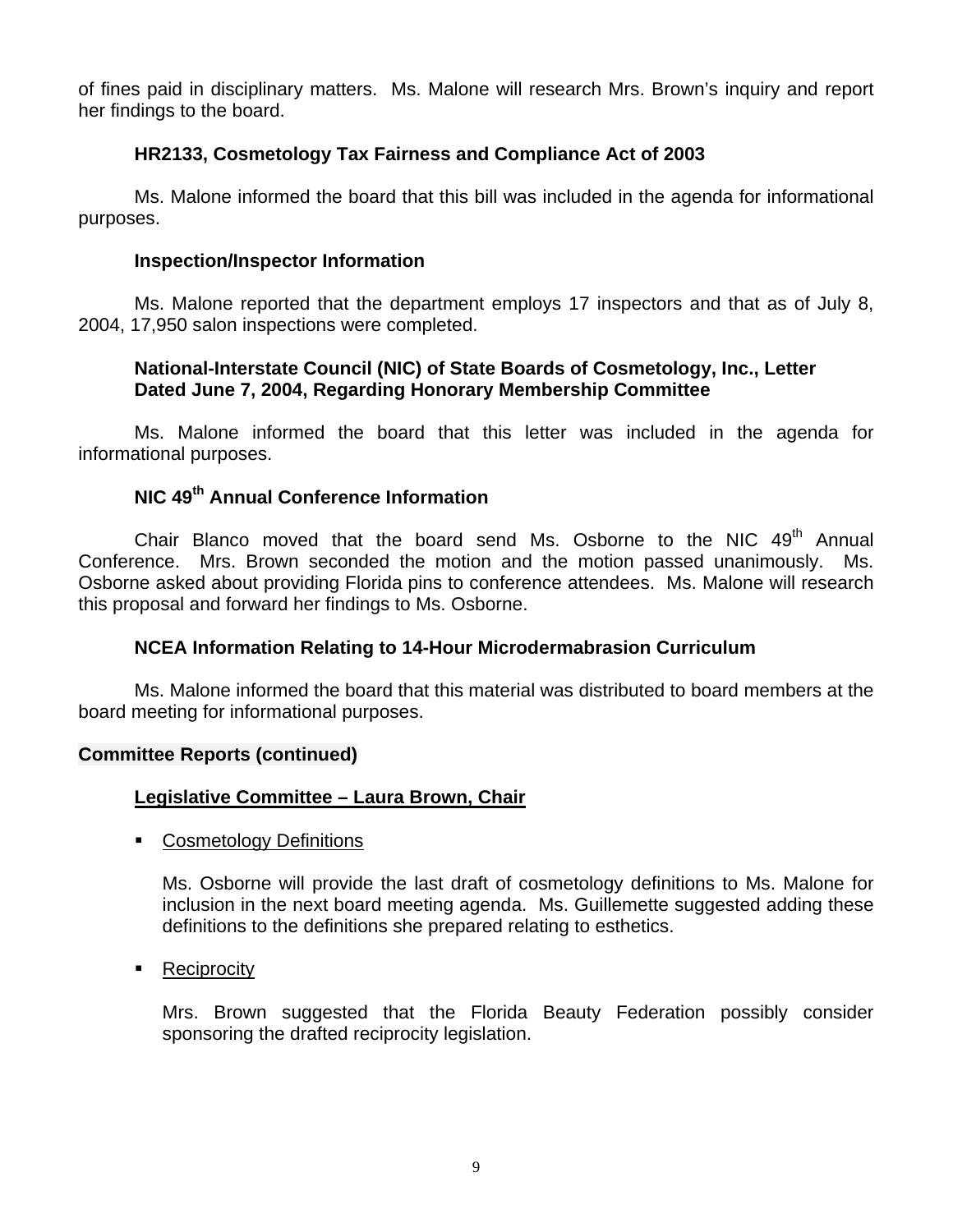# **EXECUTE:** License Number in Advertisements

Ms. Guillemette informed the board that there is currently no statutory authority to require license numbers in advertisements.

#### **Other Business (continued)**

Chair Blanco inquired about Florida utilizing the NIC examination. Ms. Osborne added that the NIC exam is a good examination. Ms. Guillemette will research this issue. Ms. Osborne will inquire at the NIC Conference if they would be available to make an examination presentation to the board at a future board meeting.

### **Board Attorney Report**

### **Rules Report**

Ms. Guillemette mentioned the Rules Report included in the agenda. She added that the reexamination fee rule will be effective August 8, 2004.

### **Hair Braiding, Hair Wrapping, and Body Wrapping Courses/Outlines**

Ms. Guillemette suggested that since the board currently is working on numerous other more important legislative and rule change matters, they consider tabling this matter. The board agreed to postpone this issue until further notice.

#### **Disciplinary Guidelines**

Ms. Guillemette informed the board that she and Ms. Wilkinson have been working on putting the disciplinary guidelines into a more logical format. She hopes to have a draft ready for the board's consideration at the next board meeting.

#### **Regulation Report**

# **Complaints and Investigative Statistics for Fiscal Year 2003-2004**

Ms. Malone informed the board that this report was included in the agenda for informational purposes.

#### **Bureau of Education and Testing**

There was no report from the Bureau of Education and Testing.

#### **Board Member Comments**

There were no additional board member comments.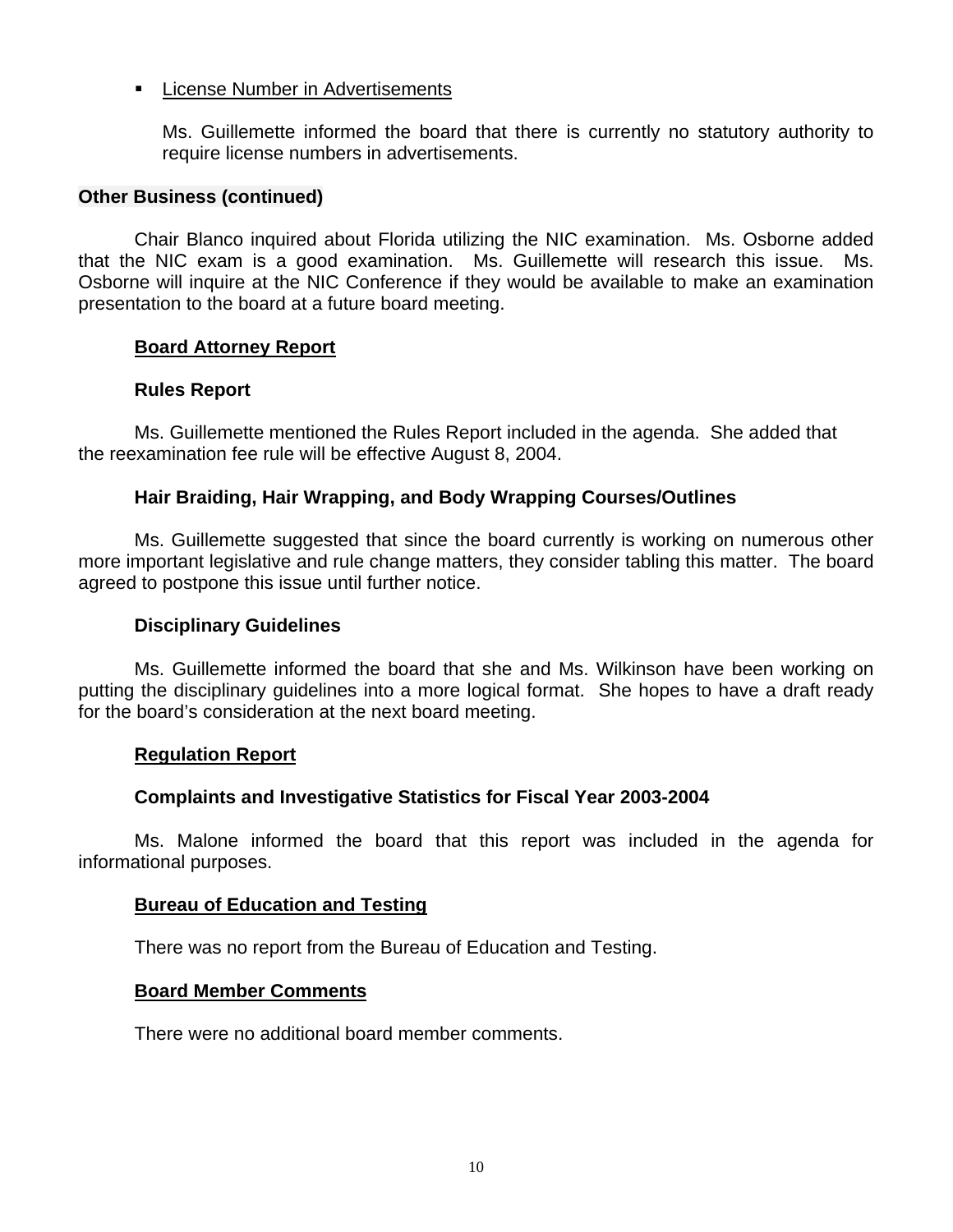## **Chairperson Comments**

Chair Blanco had no additional comments.

## **Approval of Minutes: June 30, 2004, Conference Call**

Vice Chair Caetano moved to accept the minutes from the June 30, 2004, board meeting conducted by telephone conference call. Mrs. Brown seconded the motion to accept the minutes and the motion passed unanimously.

#### **Other Business (continued)**

#### **Correspondence**

# **Letter From Jeff Hudnall Dated April 15, 2004**

The board instructed Ms. Malone to send Mr. Hudnall a letter wishing him the best in his new venture.

### **Letter to Ernisa Barnwell Dated May 26, 2004**

Ms. Guillemette will send a letter to Ms. Barnwell informing her the board has no authority to approve a hair braiding course offered via the Internet.

# **Letter to Gerardo Schlossberg Dated June 1, 2004 Letter to Van Cao Dated June 1, 2004 Letter to Mark Bateh Dated June 1, 2004**

Ms. informed the board that these letters were included in the agenda for informational purposes.

# **Email from Hannelore Leavy Dated June 21, 2004**

The board agreed that no further action was necessary in this matter as Ms. Leavy has not responded to Ms. Malone's request for additional information.

# **Letter to Claus Lang Dated July 1, 2004**

Ms. Guillemette informed the board that a copy of a national examination must be certified by the department before it can be utilized.

# **Email from the Florida Board of Medicine Regarding Lasers**

The board referred the writer to the Electrolysis Council for information.

## **Old Business**

There was no old business for discussion.